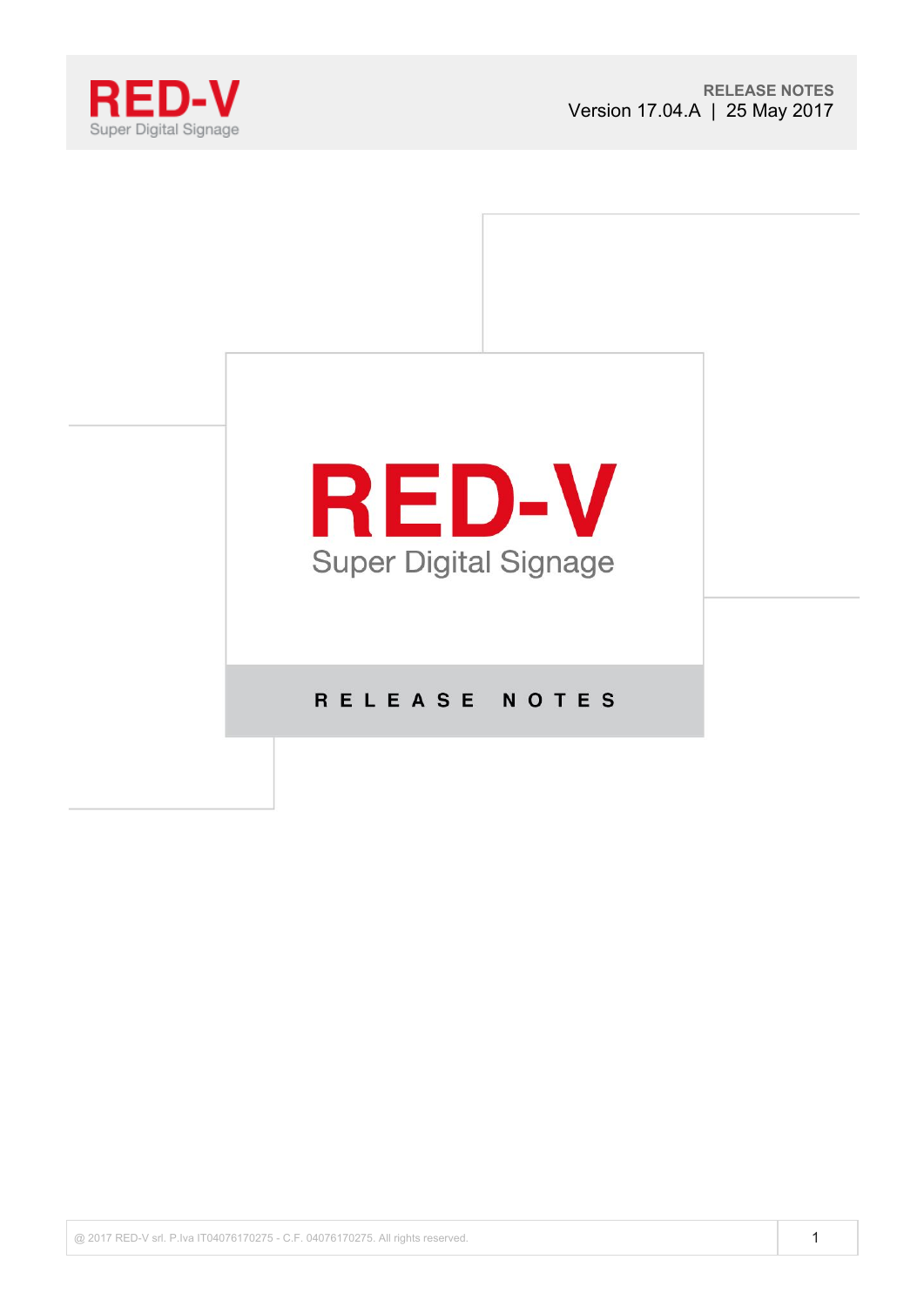

# Release notes

This document contains the release notes for RED-V Server ver. 17.04.B.002.

The biggest changes and features for this release with respect to the previous one, is the support for new displays for Embedded Signage from Toshiba and Philips.

#### **Android-based Media Players**

The current versions for the Android media player apps are:

- Starter: 1.17.0
- $\bullet$  Player: 6.4.0
- Launcher: 6.0.0
- Downloader: 6.3.1
- WebPlayer: 5.2.0

## **NEWLY SUPPORTED DEVICES**

From version 17.04 RED-V adds support for the following devices:

- Toshiba Embedded Signage professional displays: Embedded signage models can be identified by the ending 'E' found after the model number (e.g. TD-E433E)
- Philips Android professional displays

#### **Toshiba ES Display**

The current versions for the Toshiba ES displays apps are:

- Player: 1.1.1
- Launcher: 1.0.0
- Downloader: 1.1.1